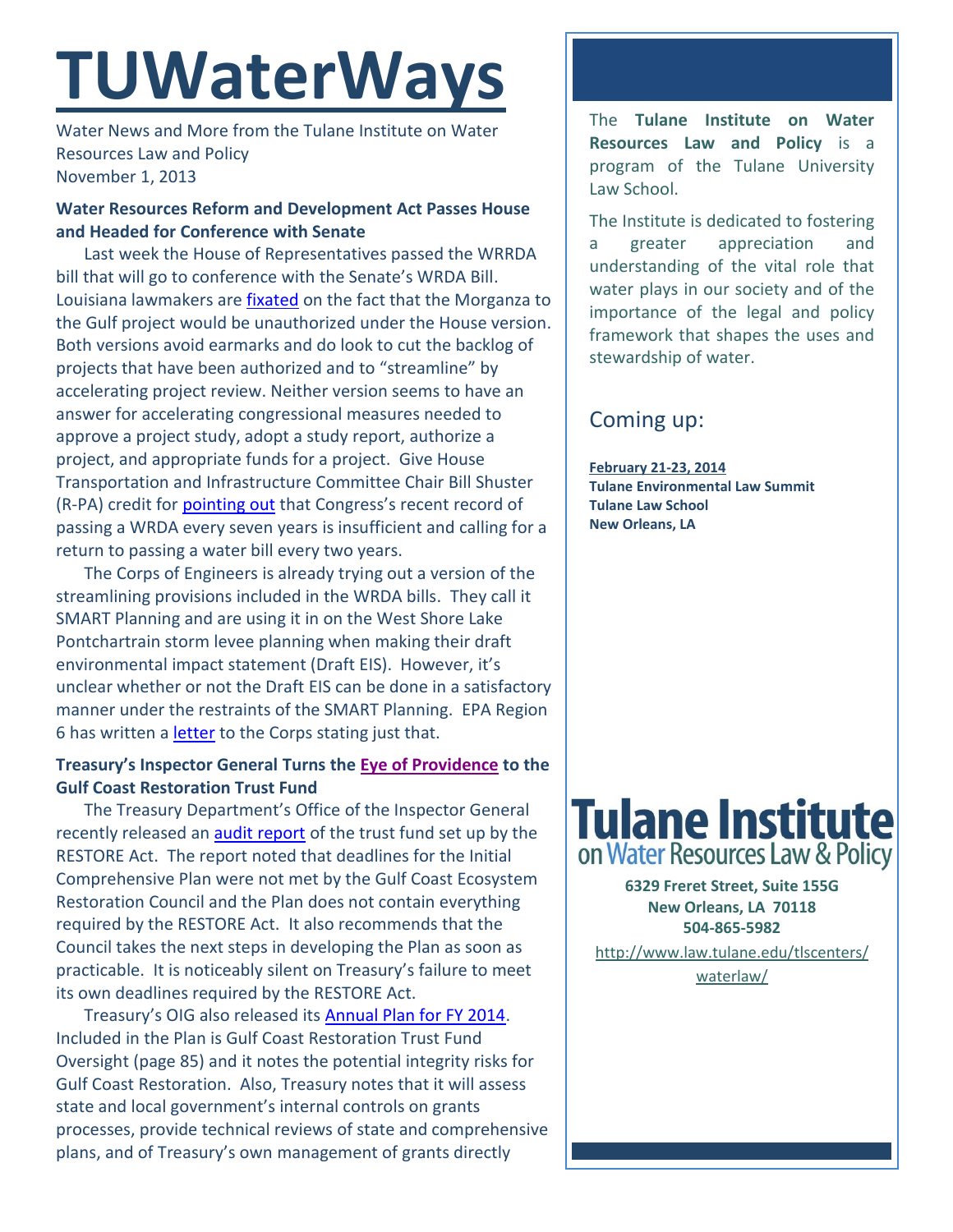administered by Treasury. On the whole, it appears that Treasury will be highly invested in happenings on the Gulf Coast this coming year.

### **Hey, Got Any Ideas About Louisiana Water? Louisiana Water Resources Commission Calls for Public Input**

As Louisiana starts to grapple with its growing water challenges/opportunities, the Louisiana Water Resources Commission i[s seeking thoughts](http://dnr.louisiana.gov/index.cfm?md=pagebuilder&tmp=home&pid=475) from the public about what they think Louisiana water management should focus on. The input follows on a [work shop](http://dnr.louisiana.gov/index.cfm?md=pagebuilder&tmp=home&pid=475) held in Baton Rouge on October 17.

### **"Politicians, ugly buildings, and whores all get respectable if they last long enough." The Los Angeles Aqueduct Turns 100**

One of the country's most high profile water projects turns 100 years old, and we couldn't pass up the chance to work in a "Chinatown" quote. The [Los Angeles Aqueduct](http://duwaterlawreview.com/there-it-is-take-it-centennial-anniversary-of-the-los-angeles-aqueduct/) drained Owens Lake and made the expansion of Los Angeles in the early  $20<sup>th</sup>$  century possible. Since then, water has continued to be an issue time and again across California. Currently, Los Angeles gets its water from several sources besides the LA Aqueduct, and water recycling, groundwater recharge, and possibly even desalination could prove answers to the city's continuing problems. But when it comes to water in Southern California, nothing comes easy. A patchwork of water authorities cover the state and relations aren't always warm; the San Diego County Water Authority is currentl[y suing](http://scoopsandiego.com/mission_times_courier/water-war-lawsuit-goes-to-trial/article_fc998e04-3bfc-11e3-a61d-0019bb30f31a.html) the Metropolitan Water District of Southern California because their rates were jacked up after they searched for a water source from a third party. It's part of the complicated water issues that continue and why we're shopping our script for "Chinatown III" around the studios right now ("III?" you're asking, but that's because you forgot about "[The Two Jakes](http://en.wikipedia.org/wiki/The_Two_Jakes)").

#### **Planning for Action: California Prepares for Its Water Future**

When three state agencies come to together to issue an Action Plan can action be far off? Time will tell, but that is what is in the offing in California where the California Natural Resources Agency, the California Environmental Protection Agency and the California Department of Food and Agriculture have issued a [California Water Action Plan](http://en.wikipedia.org/wiki/The_Two_Jakes) for public review and comment. The plan aims to set five year course for dealing with the state's urgent water needs. Interested folks should take the time to review and comment, others may take in other sights.

#### **Whatever Happened to the Hittites? It Seems They Ran Out of Water**

It's too bad the Bronze Age didn't have a [William Mulholland](http://en.wikipedia.org/wiki/William_Mulholland) of its own. The late Bronze Age saw the collapse of several civilizations that just 150 years earlier were all thriving. In the past[, theories](http://www.nytimes.com/2013/10/23/world/middleeast/pollen-study-points-to-culprit-in-bronze-era-mystery.html?smid=tw-share&_r=2&) as to why have included plague and earthquake, but a new [study](http://maneypublishing.com/index.php/resources/Press_TAV_Pollengrains) shows that it was climate change. A team of scientists mined the pollen records buried underneath the Sea of Galilee, and they have found a climatic history recorded deposited pollen. That history shows a sudden and sharp decrease in tree pollen – evidence of the drought. Drought combined with cold spells is now thought to have caused widespread famine that was the end of the Mycenae and others.

#### **Will the Resource Curse Hit African Groundwater as well?**

Huge aquifers have been [discovered](http://www.upi.com/Business_News/Energy-Resources/2013/10/23/Africa-faces-water-crisis-despite-discovery-of-huge-aquifers/UPI-13121382553986/) in Kenya and Namibia, but whether or not they will be able to be utilized without causing other harm is yet to be seen. Competition for the reserves is expected to be fierce by those automatically assuming them to be the answers to drought, famine, and climate [change,](http://www.ipsnews.net/2013/10/conflicts-over-water-rise-in-tanzania/) but accessing the water without creating conflict  $-$  either international or intertribal  $-$  and without impacting regular surface hydrology will pose a challenge. Elsewhere in Africa, Egypt, Libya, Chad, and the Sudan have progressed in their cooperation managing the Nubian Sandstone Aquifer by [adopting](http://www.internationalwaterlaw.org/blog/2013/10/20/adoption-of-regional-strategic-action-plan-on-the-nubian-sandstone-aquifer/) a Strategic Action Plan. So there is hope and an example in the region of aquifer management going hand in hand with international cooperation.

#### **Tulane Institute on Water Resources Law & Policy Hires New Postgraduate Fellow**